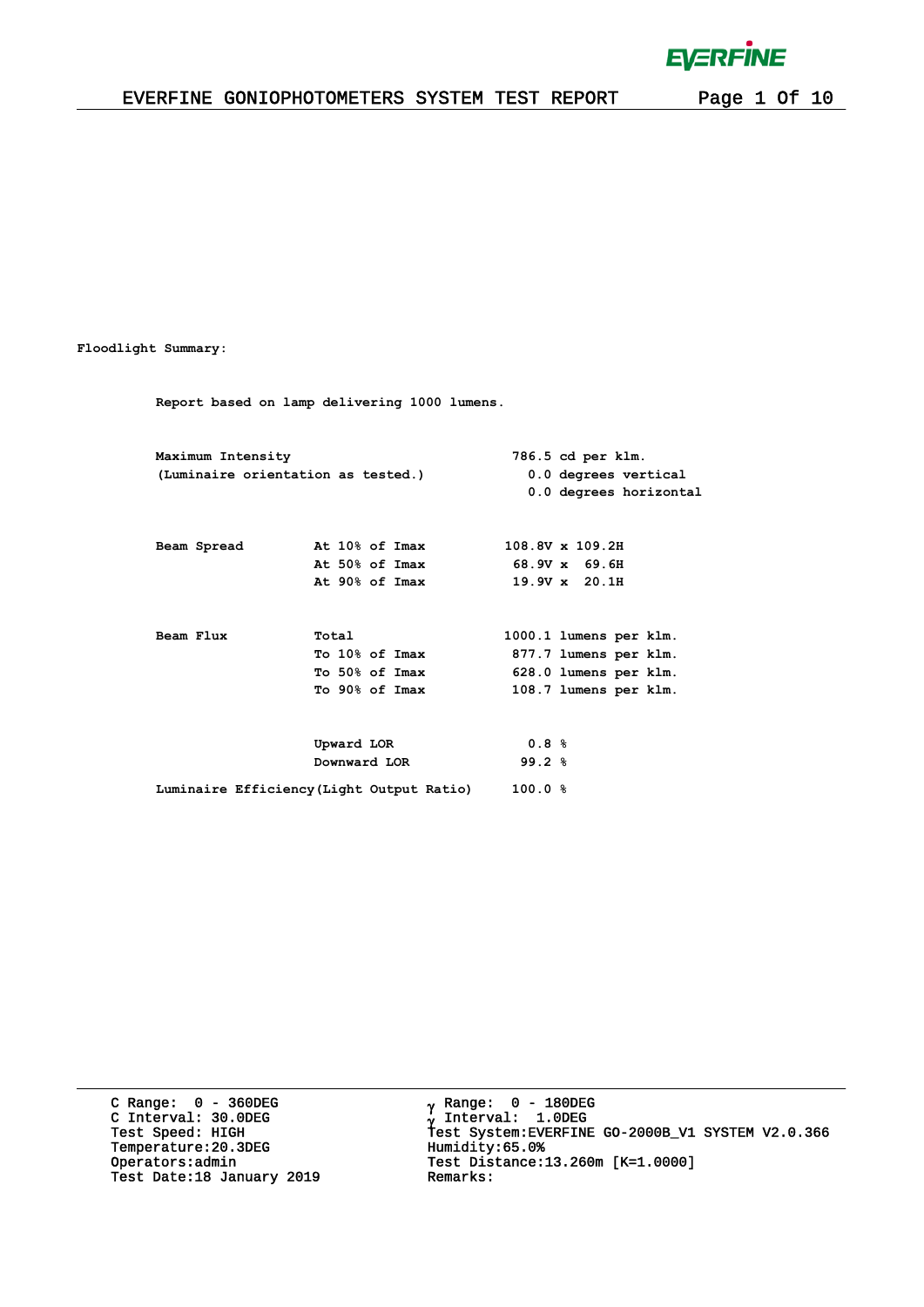

 $\alpha$ 

### EVERFINE GONIOPHOTOMETERS SYSTEM TEST REPORT Page 2 Of 10

#### **LUMINAIRE PHOTOMETRIC TEST REPORT**

| Test:U:219.85V I:0.2411A P:50.964W PF:0.9614 Freq:0Hz Lamp Flux:5425.1x1 lm |          |                  |  |  |  |  |  |  |  |  |
|-----------------------------------------------------------------------------|----------|------------------|--|--|--|--|--|--|--|--|
| NAME: HIGH BAY KOSMO 50W                                                    | TYPE:    | <b>WEIGHT:</b>   |  |  |  |  |  |  |  |  |
| $SPEC.$ :                                                                   | DIM.:    | SERIAL No.:      |  |  |  |  |  |  |  |  |
| $MFR.$ :                                                                    | $SUR$ .: | Shielding Angle: |  |  |  |  |  |  |  |  |



|                     | DATA OF LAMP |        | Eff:106.451m/W          |          |  |  |  |  |  |
|---------------------|--------------|--------|-------------------------|----------|--|--|--|--|--|
| <b>MODEL</b>        | 50W          |        | $Imax$ (cd)             | 4267     |  |  |  |  |  |
| NOMINAL POWER (W)   |              | 50     | <b>AVAILABILITY (%)</b> | 87.9     |  |  |  |  |  |
| RATED VOLTAGE (V)   |              | 220    | Avai. FLUX(1m)          | 4767     |  |  |  |  |  |
| NOMINAL FLUX (1m)   |              | 5425.1 | LOR(8)                  | 100.0    |  |  |  |  |  |
| <b>LAMPS INSIDE</b> |              | 1      | TOTAL FLUX(1m)          | 5425     |  |  |  |  |  |
| TEST VOLTAGE (V)    |              | 220.1  | $(050\$ (H, V)<br>A     | 70,69DEG |  |  |  |  |  |

| 90           |       |       |                          |       |       |                                                                                                       |     | AREA FLUX DIAGRAM    |     |      |      |             |      |                |    | UNIT:Im                              | Φt                            | Φа   |
|--------------|-------|-------|--------------------------|-------|-------|-------------------------------------------------------------------------------------------------------|-----|----------------------|-----|------|------|-------------|------|----------------|----|--------------------------------------|-------------------------------|------|
| 80           |       |       |                          |       |       | $0.01 0.04 0.14 0.30 0.51 0.74 0.96 1.14 1.27 1.30 1.22 1.07 0.83 0.57$                               |     |                      |     |      |      |             |      | $0.34 \, 0.15$ |    | 0.04 0.00                            | 10.6 0.00                     |      |
| 70           |       |       |                          |       |       | $0.02 0.16 0.51 1.05 1.76 2.62 3.55 4.42 5.09 5.34 5.08 4.41 3.32 2.16 1.24 0.58 0.18 0.02 41.5 0.00$ |     |                      |     |      |      |             |      |                |    |                                      |                               |      |
| 60           |       |       |                          |       |       | $0.03 0.30 0.93 1.91 3.34 5.15 7.16 9.27 11.0 12.0 12.0 10.7 7.89 4.93 2.60 1.12 0.34 0.03 90.8 18.9$ |     |                      |     |      |      |             |      |                |    |                                      |                               |      |
| 50           |       |       |                          |       |       | $0.05 0.44 1.35 2.82 5.02 7.45 10.00 13.2 16.4 18.5 18.8 17.3 13.6 8.85$                              |     |                      |     |      |      |             |      |                |    | 4.57 1.81 0.51 0.05                  | 141                           | 97.3 |
| 40           |       |       |                          |       |       | $0.06 0.57 1.75 3.71 6.08 9.10 14.4 24.3 35.8 41.6 38.4 28.9 $                                        |     |                      |     |      |      | 19.1        | 12.7 |                |    | 6.86 2.63 0.69 0.07                  | 247                           | 217  |
| 30           |       |       |                          |       |       | $0.08 0.69 2.11 4.31 6.77 12.8 30.0 58.8 84.7 95.8 88.7 60.3 30.9 16.2 8.80 3.44 0.86 0.08$           |     |                      |     |      |      |             |      |                |    |                                      | 505                           | 483  |
|              |       |       |                          |       |       | $0.09 0.77 2.39 4.62 7.90 20.4 54.8 91.0$                                                             |     | 111                  | 119 | 122  | 98.8 |             |      |                |    | 52.3 20.5 9.98 4.12 1.01 0.10        | 721                           | 702  |
| (DEG)        |       |       |                          |       |       | $0.10 0.83 2.55 4.76 9.22 29.6 69.9 95.9 $                                                            |     | 105                  | 111 | 116  | 113  |             |      |                |    | $68.9$  24.6 10.5 4.52 1.11 0.10     | 767                           | 750  |
|              |       |       |                          |       |       | $0.10 0.86 2.60 4.74 9.70 32.9 71.9 91.9 98.4$                                                        |     |                      | 103 | 109  | 108  | $71.8$ 25.7 |      |                |    | $10.4$ $4.62$ $1.15$ $0.11$          | 746                           | 730  |
| 녆            |       |       |                          |       |       | $0.10 0.84 2.55 4.61 8.91 28.8 65.2 86.7 95.0 99.8$                                                   |     |                      |     | 104  | 98.4 | $62.3$ 22.4 |      |                |    | 9.73 4.44 1.12 0.11                  | 695                           | 677  |
| VERTI        |       |       |                          |       |       | $0.09 0.80 2.40 4.42 7.47 19.7 48.9 75.2 89.1 95.3 $                                                  |     |                      |     | 94.6 | 78.1 | 42.9        | 16.7 |                |    | 8.63 4.00 1.04 0.10                  | 590                           | 570  |
|              |       |       |                          |       |       | $0.090.732.164.136.1611.426.648.565.371.464.645.822.8$                                                |     |                      |     |      |      |             | 11.7 |                |    | 7.35 3.39 0.91 0.09                  | 393                           | 367  |
| $-30$        |       |       |                          |       |       | $0.07 0.63 1.84 3.66 5.40 7.47 11.9 19.7 28.2 31.4 26.8 18.9 $                                        |     |                      |     |      |      | 12.4        | 8.91 |                |    | $5.92 \mid 2.67 \mid 0.75 \mid 0.08$ | 187                           | 144  |
| $-40$        |       |       |                          |       |       | $0.06 0.52 1.49 2.93 4.72 6.22 7.49 9.19 10.9 11.7 11.2 9.96 8.88 6.97 4.31 1.95 0.59 0.06 99.1 $     |     |                      |     |      |      |             |      |                |    |                                      |                               | 10.9 |
| $-50$        |       |       |                          |       |       | $0.04 0.39 1.11 2.16 3.52 5.03 6.31 7.31 7.96 8.28 8.17 7.48 6.44 4.70 2.79 1.32 0.43 0.05 $          |     |                      |     |      |      |             |      |                |    |                                      | 73.5 0.00                     |      |
| -60          |       |       |                          |       |       | $0.03 0.26 0.74 1.42 2.27 3.18 4.07 4.86 5.35 5.48 5.20 4.52 3.69 2.65 1.62 0.82 0.27 0.03 46.5 0.00$ |     |                      |     |      |      |             |      |                |    |                                      |                               |      |
| $-70$        |       |       |                          |       |       | $0.01 0.13 0.38 0.73 1.15 1.58 1.98 2.33 2.52 2.54 2.38 2.05 1.67 1.23 0.78 0.40 0.13 0.01 22.0 0.00$ |     |                      |     |      |      |             |      |                |    |                                      |                               |      |
| $-80$        |       |       |                          |       |       | $0.00 0.03 0.08 0.16 0.25 0.33 0.41 0.49 0.52 0.52 0.49 0.41 0.33 $                                   |     |                      |     |      |      |             | 0.24 |                |    |                                      | 0.15 0.07 0.02 0.00 4.51 0.00 |      |
| -90<br>$-90$ | $-80$ | $-70$ | -60                      | $-50$ | $-40$ | $-30$                                                                                                 |     | -20 HORIZONTAL (DEG) |     | 20   | 30   | 40          | 50   | 60             | 70 | 80                                   | 90                            |      |
| Φt           |       |       | 1.03 9.00 27.1 52.5 90.1 |       | 204   | 435                                                                                                   | 644 | 773                  | 834 | 828  | 708  | 430         | 192  |                |    | $96.6$   42.1  11.2  1.10  5380      |                               |      |
| Фa           |       |       | 0.00 0.00 0.00 0.00 18.0 |       | 149   | 387                                                                                                   | 600 | 733                  | 797 | 791  | 673  | 395         | 158  |                |    | $62.8$   3.98   0.00   0.00          |                               | 4767 |
|              |       |       |                          |       |       |                                                                                                       |     |                      |     |      |      |             |      |                |    |                                      |                               |      |

**one-half-peak spread: U:28.0,D:14.1 , L:54.4,R:15.4 NEMA Beam Type: Type 6**

C Range: 0 - 360DEG C Interval: 30.0DEG<br>Test Speed: HIGH Temperature:20.3DEG Humidity:65.0%<br>Operators:admin Test Distance: Test Date:18 January 2019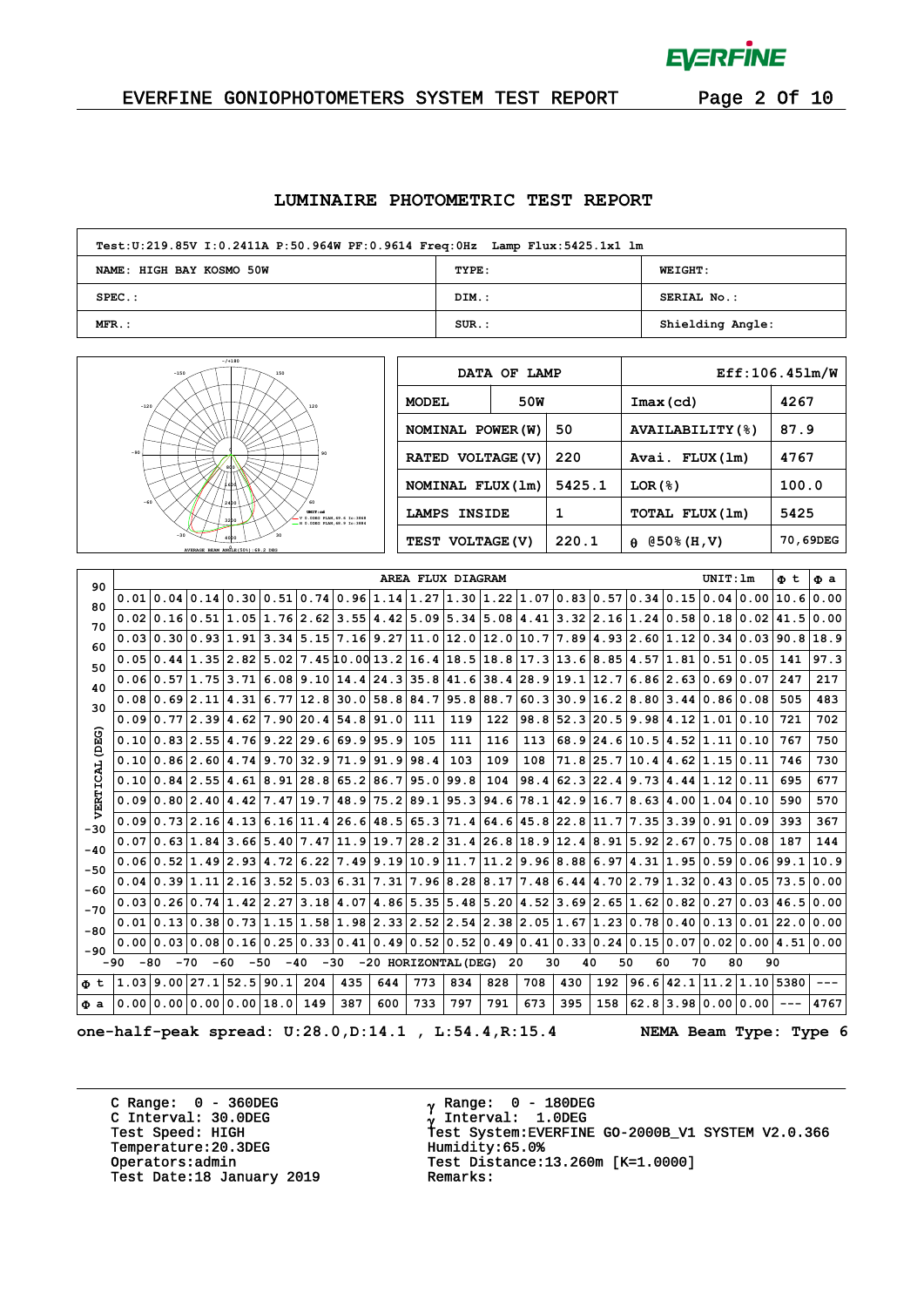$\mathcal{L}^{\text{max}}$  .

### **ISOCANDELA DIAGRAM**



C Range: 0 - 360DEG C Interval: 30.0DEG<br>Test Speed: HIGH Temperature:20.3DEG Humidity:65.0%<br>Operators:admin Test Distance: Test Date:18 January 2019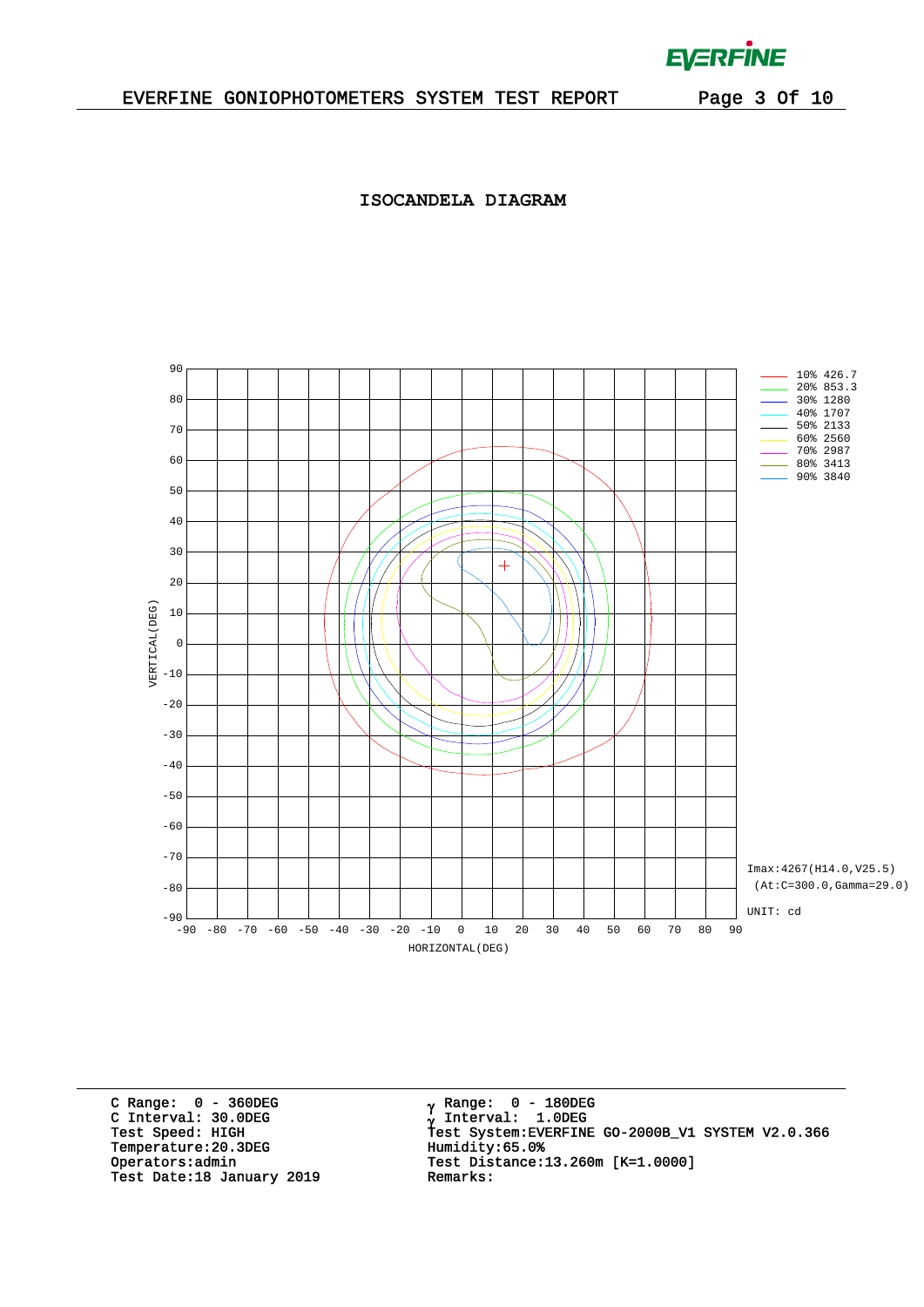$\mathcal{L}^{\text{max}}$ 

**ISOLUX DIAGRAM**



C Range: 0 - 360DEG C Interval: 30.0DEG<br>Test Speed: HIGH Temperature:20.3DEG Humidity:65.0%<br>Operators:admin Test Distance: Test Date:18 January 2019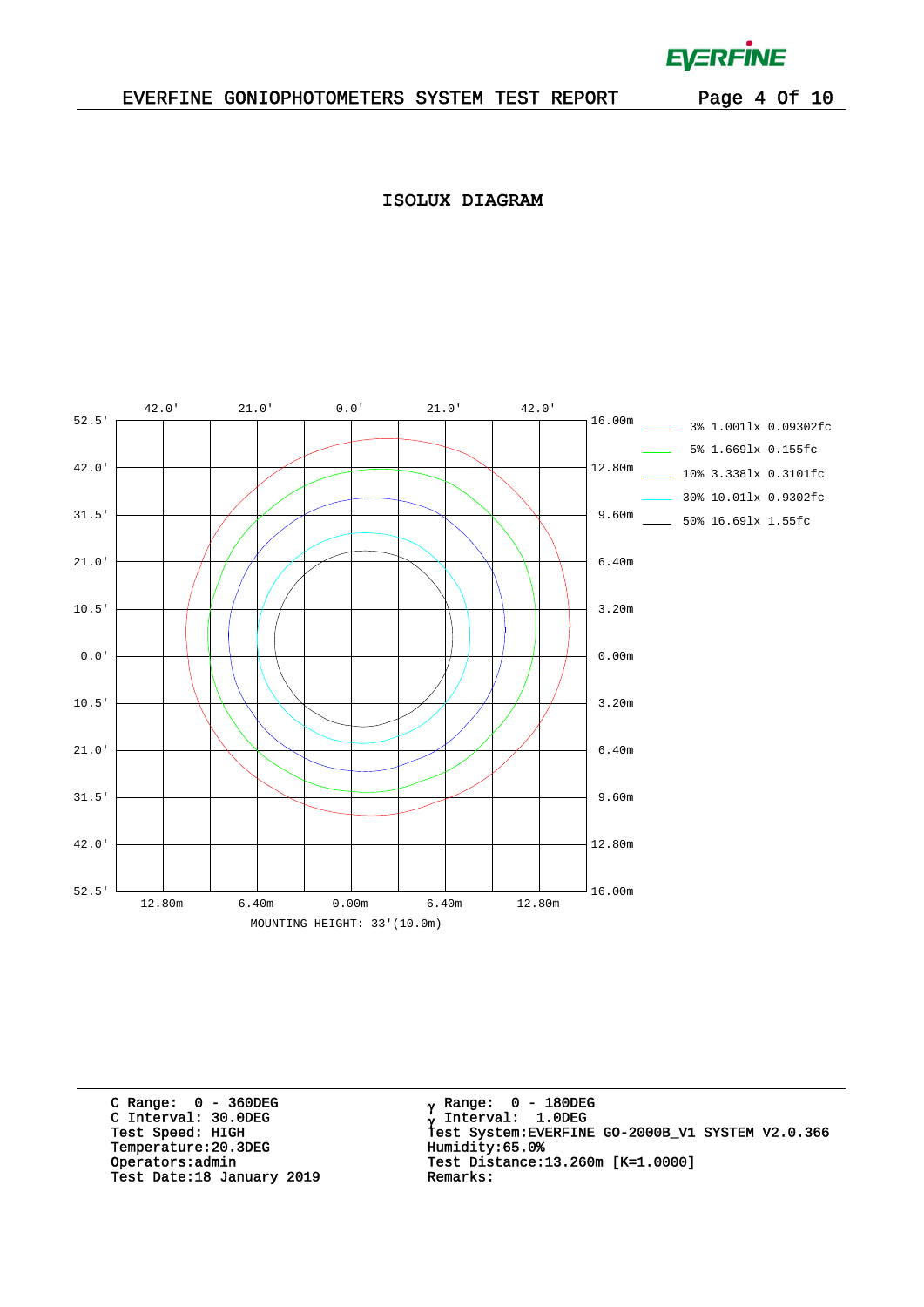### EVERFINE GONIOPHOTOMETERS SYSTEM TEST REPORT Page 5 Of 10

**EVERFINE** 

 $\bar{L}$ 

**Planar Illuminance Curve**



C Range: 0 - 360DEG C Interval: 30.0DEG<br>Test Speed: HIGH Temperature:20.3DEG Humidity:65.0%<br>Operators:admin Test Distance: Test Date:18 January 2019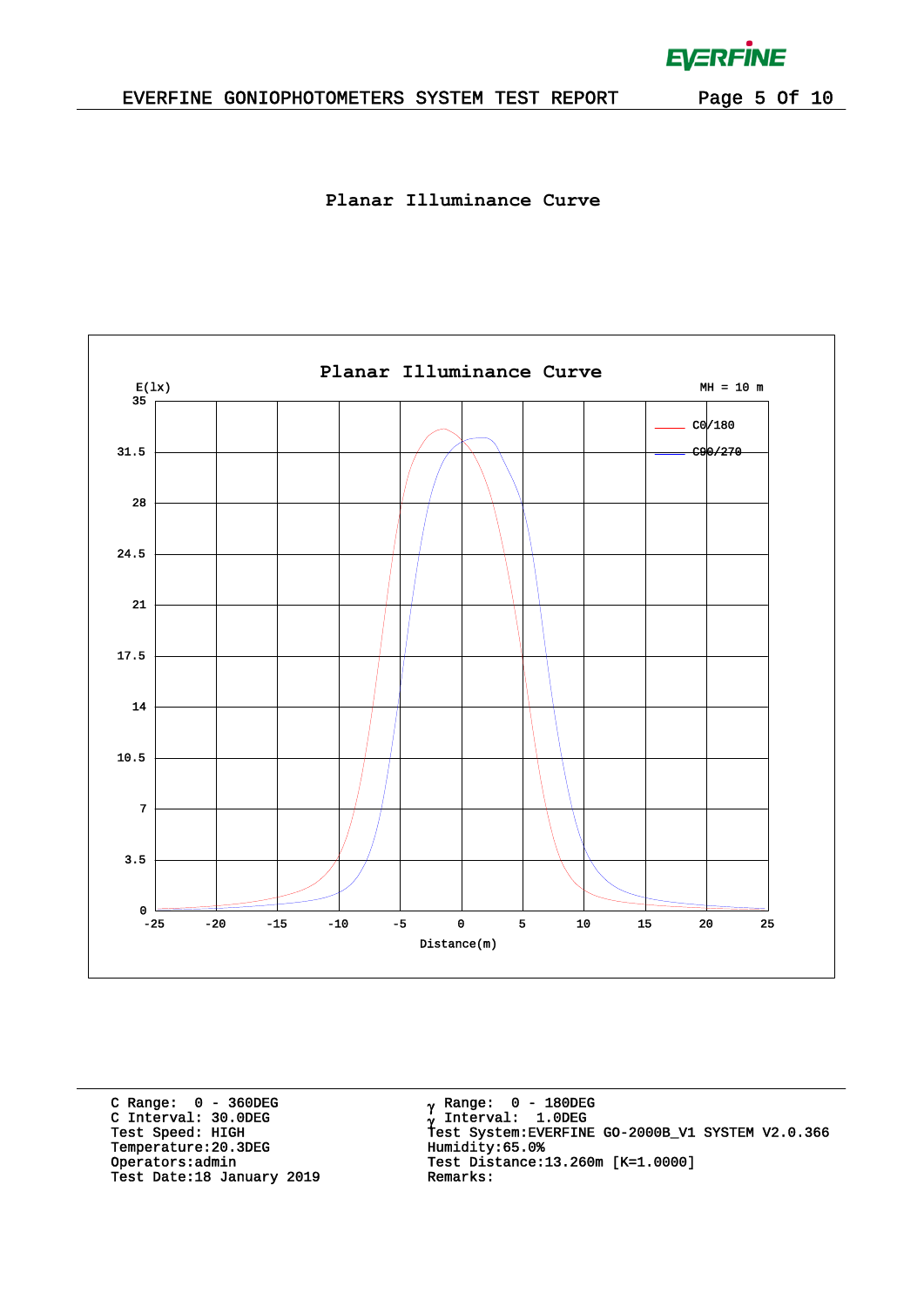**AAI Figure**



**Note:The Curves indicate the illuminated area and the average illumination when the luminaire is at different distance.**

C Range: 0 - 360DEG C Interval: 30.0DEG<br>Test Speed: HIGH Temperature:20.3DEG Humidity:65.0%<br>Operators:admin Test Distance: Test Date:18 January 2019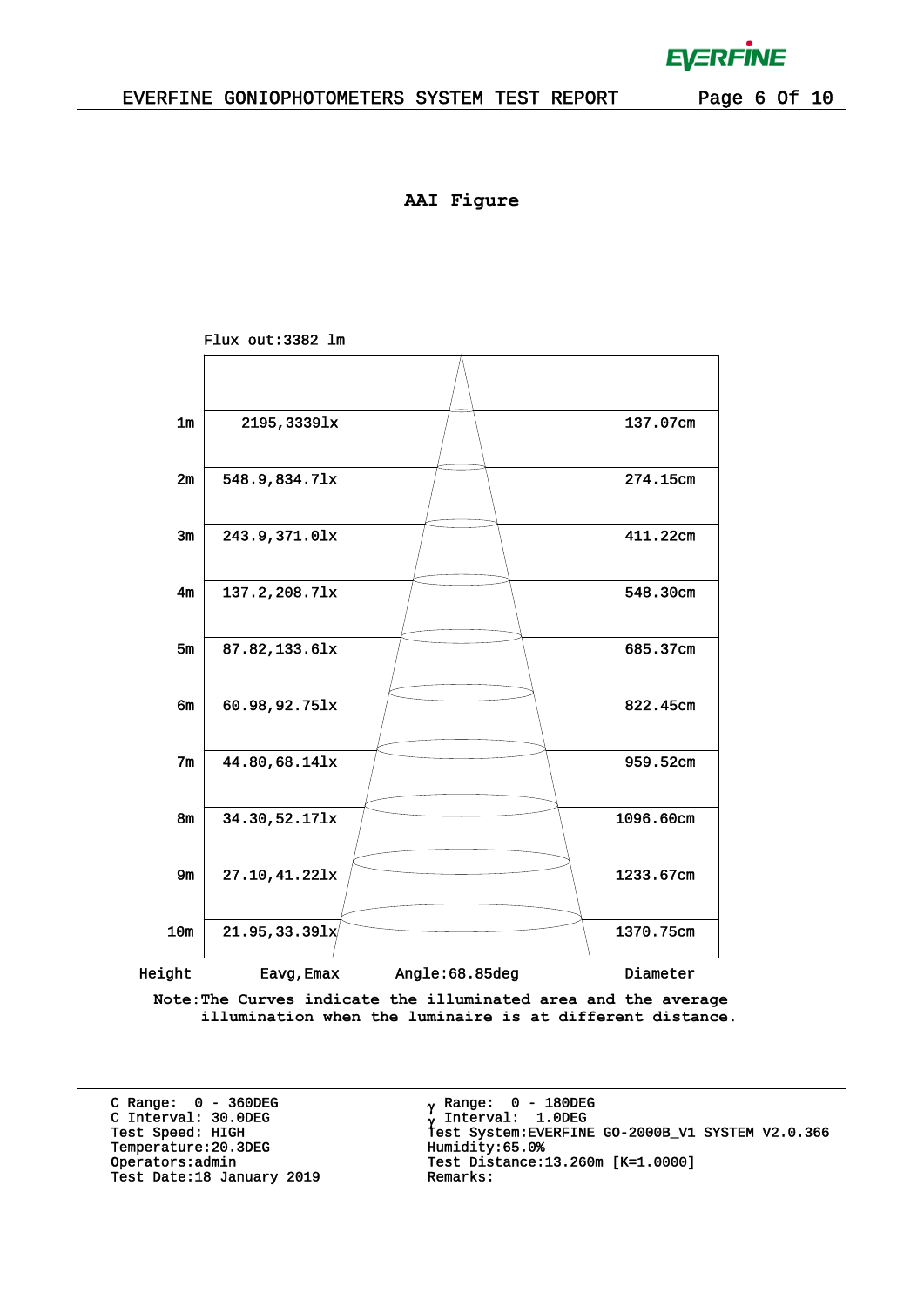$\bar{L}$ 

### EVERFINE GONIOPHOTOMETERS SYSTEM TEST REPORT Page 7 Of 10

### **LUMINOUS DISTRIBUTION INTENSITY DATA**

| Table--1 |       |       |       |       |                  |       |       |       |       |       |       |       |       |       |       |       | UNIT: cd |               |             |
|----------|-------|-------|-------|-------|------------------|-------|-------|-------|-------|-------|-------|-------|-------|-------|-------|-------|----------|---------------|-------------|
| H(DEG)   |       |       |       |       |                  |       |       |       |       |       |       |       |       |       |       |       |          |               |             |
| V(DEG)   | $-90$ | $-85$ | $-80$ | $-75$ | $-70$            | $-65$ | $-60$ | $-55$ | $-50$ | $-45$ | $-40$ | $-35$ | $-30$ | $-25$ | $-20$ | $-15$ | $-10$    | $-5$          | $\mathbf 0$ |
| $-180$   | 0.85  | 1.20  | 1.70  | 2.39  | 3.41             | 4.92  | 6.85  | 9.07  | 11.4  | 13.7  | 15.9  | 17.7  | 19.1  | 20.1  | 21.4  | 23.3  | 25.3     | 26.4          | 26.2        |
| $-170$   | 0.85  | 1.19  | 1.69  | 2.37  | 3.39             | 4.87  | 6.79  | 8.97  | 11.3  | 13.6  | 15.7  | 17.5  | 19.0  | 20.3  | 21.7  | 23.4  | 25.1     | 26.1          | 25.8        |
| $-160$   | 0.85  | 1.18  | 1.64  | 2.27  | 3.22             | 4.55  | 6.31  | 8.35  | 10.5  | 12.7  | 14.7  | 16.5  | 18.0  | 19.2  | 20.2  | 21.1  | 21.9     | 22.0          | 21.6        |
| $-150$   | 0.85  | 1.15  | 1.56  | 2.11  | 2.91             | 4.00  | 5.49  | 7.24  | 9.15  | 11.1  | 12.9  | 14.6  | 16.0  | 17.2  | 18.2  | 18.9  | 18.9     | 18.8          | 18.5        |
| $-140$   | 0.85  | 1.11  | 1.46  | 1.91  | 2.53             | 3.36  | 4.45  | 5.82  | 7.34  | 8.91  | 10.4  | 11.9  | 13.2  | 14.3  | 15.3  | 15.7  | 15.8     | 15.8          | 15.6        |
| $-130$   | 0.85  | 1.07  | 1.33  | 1.69  | 2.13             | 2.69  | 3.40  | 4.28  | 5.33  | 6.44  | 7.56  | 8.66  | 9.70  | 10.6  | 11.2  | 11.5  | 11.6     | 11.6          | 11.4        |
| $-120$   | 0.85  | 1.02  | 1.21  | 1.45  | 1.75             | 2.09  | 2.51  | 2.99  | 3.51  | 4.11  | 4.78  | 5.44  | 6.10  | 6.62  | 6.88  | 7.05  | 7.10     | 7.05          | 6.88        |
| -110     | 0.85  | 0.97  | 1.08  | 1.23  | 1.39 1.58        |       | 1.80  | 2.02  | 2.26  | 2.52  | 2.77  | 3.03  | 3.29  | 3.43  | 3.51  | 3.54  | 3.53     | 3.46          | 3.36        |
| $-100$   | 0.85  | 0.90  | 0.97  | 1.03  | 1.09             | 1.16  | 1.25  | 1.33  | 1.42  | 1.50  | 1.59  | 1.68  | 1.76  | 1.76  | 1.75  | 1.72  | 1.68     | 1.64          | 1.58        |
| -90      | 0.85  | 0.85  | 0.85  | 0.84  | 0.84             | 0.84  | 0.84  | 0.85  | 0.87  | 0.88  | 0.89  | 0.90  | 0.92  | 0.90  | 0.87  | 0.85  | 0.83     | 0.81          | 0.79        |
| $-80$    | 0.85  | 1.53  | 4.56  | 8.32  | 12.2             | 16.0  | 19.7  | 23.5  | 27.0  | 30.2  | 33.1  | 35.6  | 37.7  | 40.2  | 42.2  | 43.7  | 44.8     | 45.4          | 45.5        |
| $-70$    | 0.85  | 4.92  | 13.6  | 23.0  | 33.0             | 42.6  | 51.6  | 61.1  | 69.7  | 78.2  | 86.2  | 93.7  | 100   | 107   | 114   | 120   | 124      | 127           | 128         |
| -60      | 0.85  | 9.12  | 23.3  | 39.4  | 54.9             | 71.5  | 86.5  | 101   | 118   | 133   | 148   | 163   | 178   | 192   | 206   | 217   | 227      | 234           | 238         |
| $-50$    | 0.85  | 13.2  | 33.3  | 54.8  | 78.0             | 99.5  | 123   | 144   | 168   | 194   | 218   | 235   | 244   | 249   | 258   | 267   | 275      | 283           | 288         |
| $-40$    | 0.85  | 16.9  | 42.6  | 70.0  | 98.3             | 128   | 158   | 190   | 219   | 238   | 252   | 265   | 281   | 309   | 346   | 402   | 461      | 513           | 542         |
| $-30$    | 0.85  | 20.2  | 50.1  | 83.5  | 117              | 153   | 193   | 227   | 247   | 264   | 287   | 344   | 445   | 607   | 819   | 1062  | 1334     | 1537          | 1639        |
| $-20$    | 0.85  | 22.7  | 55.9  | 93.2  | 133              | 175   | 220   | 246   | 267   | 302   | 387   | 569   | 886   | 1361  | 1850  | 2218  | 2481     | 2697          | 2818        |
| $-10$    | 0.85  | 24.3  | 59.7  | 100   | 143              | 191   | 235   | 258   | 287   | 363   | 550   | 950   | 1556  | 2162  | 2574  | 2821  | 2996     | 3093          | 3175        |
| 0        | 0.85  | 24.9  | 61.3  | 103   | 148              | 199   | 242   | 265   | 303   | 405   | 665   | 1233  | 1968  | 2566  | 2892  | 3068  | 3141     | 3187          | 3233        |
| 10       | 0.85  | 24.6  | 60.7  | 102   | 147              | 199   | 244   | 270   | 312   | 419   | 695   | 1264  | 2028  | 2678  | 3040  | 3214  | 3300     | 3338          | 3401        |
| 20       | 0.85  | 23.3  | 57.9  | 97.6  | 141              | 190   | 240   | 267   | 303   | 381   | 557   | 964   | 1618  | 2371  | 2967  | 3326  | 3502     | 3590          | 3684        |
| 30       | 0.85  | 21.0  | 52.8  | 89.3  | 128              | 172   | 223   | 258   | 284   | 329   | 416   | 601   | 976   | 1532  | 2144  | 2706  | 3182     | 3537          | 3801        |
| 40       | 0.85  | 17.9  | 45.6  | 76.5  | 110              | 148   | 190   | 235   | 265   | 293   | 339   | 407   | 518   | 688   | 936   | 1275  | 1622     | 1926          | 2145        |
| 50       | 0.85  | 14.3  | 36.5  | 61.7  | 89.5             | 118   | 150   | 186   | 227   | 266   | 296   | 327   | 363   | 407   | 469   | 544   | 625      | 702           | 765         |
| 60       | 0.85  | 10.2  | 26.3  | 45.4  | 65.6             | 86.8  | 109   | 133   | 162   | 193   | 227   | 261   | 292   | 321   | 354   | 385   | 417      | 446           | 472         |
| 70       | 0.85  | 5.85  | 16.3  | 28.0  | 41.2             | 54.5  | 69.0  | 83.2  | 99.2  | 116   | 134   | 153   | 172   | 191   | 211   | 230   | 248      | 264           | 277         |
| 80       | 0.85  | 2.05  | 6.53  | 12.0  | 17.8             | 23.8  | 30.0  | 36.7  | 43.4  | 50.0  | 56.0  | 61.9  | 67.7  | 73.1  | 78.3  | 83.0  | 86.9     | 90.0          | 92.3        |
| 90       | 0.85  | 0.83  | 0.81  | 0.79  | 0.78             | 0.76  | 0.74  | 0.94  | 1.15  | 1.35  | 1.55  | 1.76  | 1.96  | 2.04  | 2.12  | 2.20  | 2.28     | 2.36          | 2.44        |
| 100      | 0.85  | 0.87  | 0.89  | 0.90  | 0.91             | 0.91  | 0.91  | 0.91  | 0.92  | 0.92  | 0.91  | 0.90  | 0.88  | 0.89  | 0.89  | 0.88  | 0.87     | 0.86          | 0.85        |
| 110      | 0.85  | 0.93  | 1.00  | 1.07  | $1.14$   1.20    |       | 1.25  | 1.30  | 1.36  | 1.40  | 1.44  | 1.45  | 1.45  | 1.49  | 1.50  | 1.52  | 1.51     | $1.48$   1.44 |             |
| 120      | 0.85  | 0.98  | 1.11  | 1.26  | $1.42 \mid 1.55$ |       | 1.71  | 1.84  | 2.04  | 2.23  | 2.41  | 2.55  | 2.65  | 2.77  | 2.87  | 2.93  | 2.95     | 2.92          | 2.82        |
| 130      | 0.85  | 1.03  | 1.23  | 1.48  | $1.73$ 2.02      |       | 2.36  | 2.73  | 3.17  | 3.65  | 4.11  | 4.54  | 4.91  | 5.17  | 5.46  | 5.68  | 5.77     | 5.71          | 5.53        |
| 140      | 0.85  | 1.08  | 1.36  | 1.69  | 2.11             | 2.62  | 3.26  | 3.98  | 4.78  | 5.66  | 6.57  | 7.41  | 8.14  | 8.71  | 9.09  | 9.48  | 9.65     | 9.60          | 9.33        |
| 150      | 0.85  | 1.12  | 1.48  | 1.91  | 2.51             | 3.29  | 4.29  | 5.47  | 6.75  | 8.09  | 9.38  | 10.6  | 11.7  | 12.5  | 13.2  | 13.5  | 13.8     | 13.7          | 13.4        |
| 160      | 0.85  | 1.16  | 1.58  | 2.12  | 2.91             | 3.98  | 5.36  | 6.98  | 8.74  | 10.5  | 12.2  | 13.7  | 14.9  | 15.9  | 16.6  | 17.0  | 17.1     | 17.2          | 16.9        |
| 170      | 0.85  | 1.18  | 1.65  | 2.29  | 3.22             | 4.55  | 6.27  | 8.24  | 10.4  | 12.5  | 14.4  | 16.1  | 17.5  | 18.4  | 19.1  | 20.0  | 21.1     | 21.6          | 21.4        |
| 180      | 0.85  | 1.20  | 1.70  | 2.39  | 3.41             | 4.92  | 6.85  | 9.07  | 11.4  | 13.7  | 15.9  | 17.7  | 19.1  | 20.1  | 21.4  | 23.3  | 25.3     | 26.4          | 26.2        |

C Range: 0 - 360DEG C Interval: 30.0DEG Temperature:20.3DEG Humidity:65.0%<br>Operators:admin Test Distance: Test Date:18 January 2019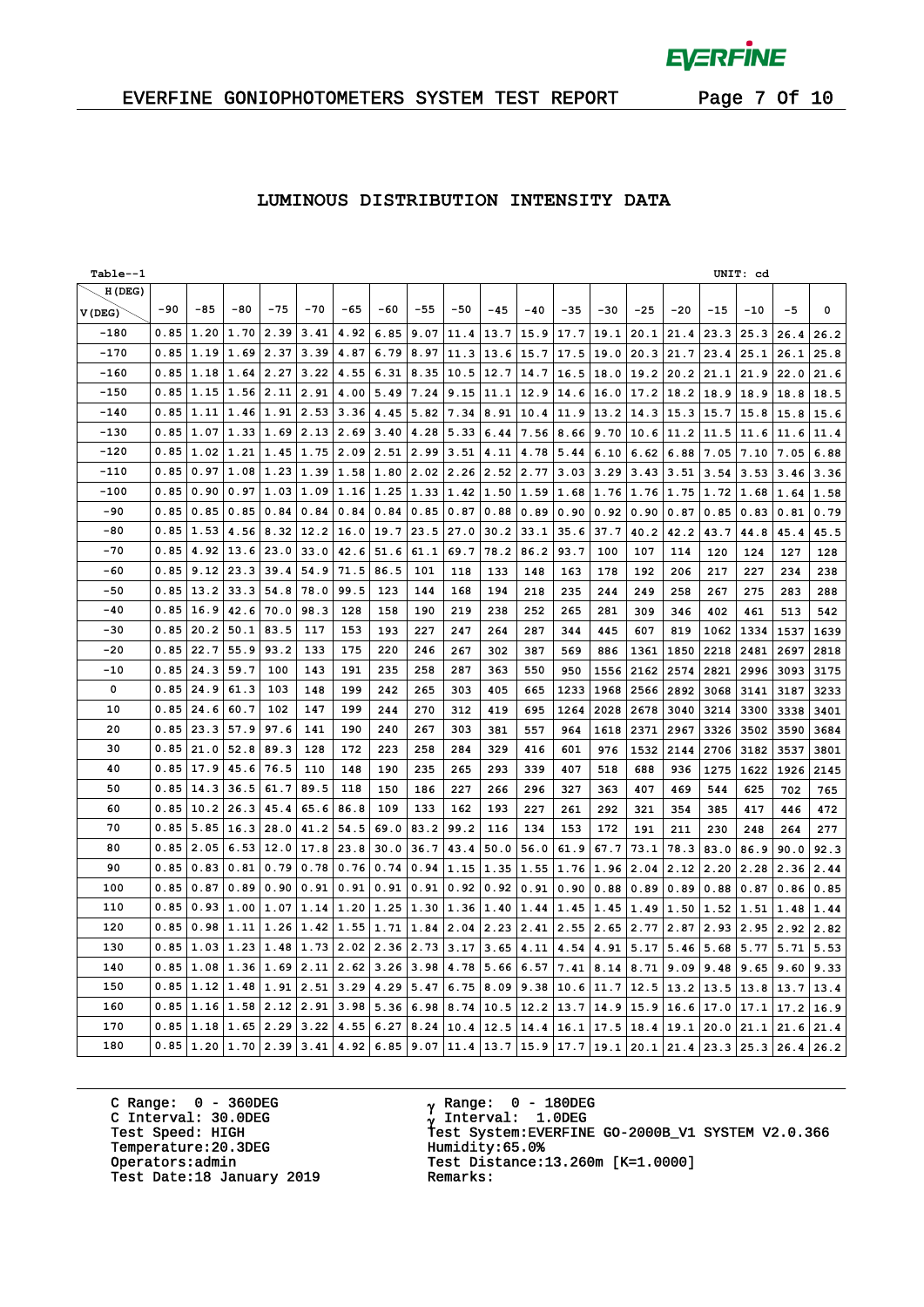$\bar{L}$ 

### EVERFINE GONIOPHOTOMETERS SYSTEM TEST REPORT Page 8 Of 10

### **LUMINOUS DISTRIBUTION INTENSITY DATA**

| Table--2 |      |      |      |                  |      |                |      |      |      |      |      |                  |           |                      |      |      | UNIT: cd |      |  |
|----------|------|------|------|------------------|------|----------------|------|------|------|------|------|------------------|-----------|----------------------|------|------|----------|------|--|
| H(DEG)   |      |      |      |                  |      |                |      |      |      |      |      |                  |           |                      |      |      |          |      |  |
| V(DEG)   | 5    | 10   | 15   | 20               | 25   | 30             | 35   | 40   | 45   | 50   | 55   | 60               | 65        | 70                   | 75   | 80   | 85       | 90   |  |
| -180     | 24.2 | 21.6 | 18.8 | 16.6             | 14.8 | 13.2           | 11.4 | 9.45 | 7.55 | 5.74 | 4.16 | 2.93             | 2.02      | 1.43                 | 1.06 | 0.81 | 0.64     | 0.50 |  |
| $-170$   | 24.0 | 21.6 | 18.9 | 16.9             | 15.2 | 13.6           | 11.7 | 9.72 | 7.75 | 5.89 | 4.26 | 2.98             | 2.05      | 1.44                 | 1.06 | 0.81 | 0.64     | 0.50 |  |
| $-160$   | 20.5 | 19.1 | 17.6 | 16.1             | 14.6 | 12.9           | 11.1 | 9.16 | 7.27 | 5.51 | 3.98 | 2.80             | 1.95      | 1.40                 | 1.04 | 0.80 | 0.64     | 0.50 |  |
| $-150$   | 17.8 | 16.9 | 15.8 | 14.6             | 13.1 | 11.4           | 9.66 | 7.85 | 6.19 | 4.69 | 3.42 | 2.45             | 1.75      | 1.30                 | 1.00 | 0.79 | 0.63     | 0.50 |  |
| $-140$   | 14.9 | 14.1 | 13.1 | 11.9             | 10.5 | 9.07           | 7.59 | 6.13 | 4.77 | 3.59 | 2.71 | 2.00             | 1.52      | 1.17                 | 0.93 | 0.76 | 0.62     | 0.50 |  |
| $-130$   | 10.8 | 10.1 | 9.28 | 8.34             | 7.31 | 6.26           | 5.21 | 4.21 | 3.33 | 2.57 | 1.99 | 1.58             | 1.27      | 1.04                 | 0.85 | 0.72 | 0.61     | 0.50 |  |
| $-120$   | 6.51 | 6.04 | 5.49 | 4.89             | 4.26 | 3.66           | 3.11 | 2.60 | 2.14 | 1.77 | 1.44 | 1.23             | 1.05      | 0.89                 | 0.78 | 0.67 | 0.59     | 0.50 |  |
| -110     | 3.18 | 2.97 | 2.74 | 2.48             | 2.21 | 1.96           | 1.76 | 1.56 | 1.38 | 1.21 | 1.07 | 0.95             | 0.86 0.77 |                      | 0.69 | 0.63 | 0.57     | 0.50 |  |
| $-100$   | 1.51 | 1.44 | 1.36 | 1.28             | 1.19 | 1.11           | 1.04 | 0.98 | 0.92 | 0.86 | 0.80 | 0.75             | 0.70      | 0.66                 | 0.62 | 0.58 | 0.54     | 0.50 |  |
| -90      | 0.76 | 0.74 | 0.71 | 0.69             | 0.66 | 0.64           | 0.63 | 0.62 | 0.60 | 0.59 | 0.58 | 0.57             | 0.56      | 0.55                 | 0.54 | 0.52 | 0.51     | 0.50 |  |
| $-80$    | 45.6 | 45.3 | 44.5 | 43.1             | 41.3 | 38.8           | 36.7 | 34.2 | 31.3 | 27.8 | 24.1 | 20.0             | 16.1      | 12.1                 | 7.81 | 3.83 | 0.77     | 0.50 |  |
| $-70$    | 129  | 128  | 125  | 120              | 114  | 107            | 101  | 93.9 | 85.6 | 76.6 | 66.6 | 56.3             | 46.0      | 35.1                 | 23.9 | 13.5 | 4.15     | 0.50 |  |
| $-60$    | 241  | 240  | 237  | 230              | 219  | 210            | 200  | 185  | 167  | 144  | 121  | 100              | 80.8      | 61.0                 | 42.4 | 24.3 | 8.58     | 0.50 |  |
| $-50$    | 298  | 305  | 308  | 309              | 311  | 317            | 314  | 300  | 275  | 238  | 199  | 160              | 122       | 90.2                 | 61.1 | 35.6 | 13.1     | 0.50 |  |
| $-40$    | 565  | 554  | 519  | 467              | 444  | 420            | 401  | 391  | 371  | 341  | 294  | 234              | 174       | 121                  | 80.3 | 46.2 | 17.2     | 0.50 |  |
| $-30$    | 1704 | 1652 | 1486 | 1295             | 1062 | 811            | 622  | 505  | 462  | 430  | 384  | 313              | 230       | 155                  | 98.4 | 55.2 | 20.8     | 0.50 |  |
| $-20$    | 2917 | 2930 | 2869 | 2678             | 2311 | 1781           | 1243 | 837  | 619  | 520  | 460  | 382              | 282       | 187                  | 114  | 62.6 | 23.7     | 0.50 |  |
| $-10$    | 3270 | 3366 | 3464 | 3491             | 3334 | 2882           | 2144 | 1370 | 860  | 622  | 524  | 435              | 324       | 212                  | 125  | 67.7 | 25.5     | 0.50 |  |
| 0        | 3329 | 3459 | 3618 | 3783             | 3858 | 3579           | 2791 | 1808 | 1061 | 712  | 573  | 470              | 349       | 225                  | 131  | 70.0 | 26.3     | 0.50 |  |
| 10       | 3497 | 3627 | 3803 | 4007             | 4089 | 3781           | 2917 | 1884 | 1120 | 751  | 596  | 481              | 350       | 225                  | 130  | 69.3 | 25.9     | 0.50 |  |
| 20       | 3785 | 3945 | 4126 | 4243             | 4092 | 3482           | 2498 | 1567 | 1002 | 721  | 587  | 465              | 328       | 210                  | 122  | 65.5 | 24.5     | 0.50 |  |
| 30       | 3923 | 3988 | 3945 | 3580             | 2972 | 2263           | 1576 | 1114 | 817  | 659  | 542  | 414              | 285       | 183                  | 109  | 59.0 | 21.9     | 0.50 |  |
| 40       | 2224 | 2192 | 2049 | 1812             | 1456 | 1151           | 919  | 762  | 664  | 570  | 452  | 329              | 228       | 148                  | 91.5 | 50.5 | 18.4     | 0.50 |  |
| 50       | 810  | 829  | 825  | 801              | 758  | 697            | 640  | 582  | 510  | 416  | 320  | 236              | 165       | 112                  | 71.1 | 40.0 | 14.4     | 0.50 |  |
| 60       | 495  | 514  | 526  | 531              | 525  | 491            | 435  | 373  | 312  | 253  | 197  | 148              | 109       | 76.8                 | 50.9 | 28.4 | 9.90     | 0.50 |  |
| 70       | 281  | 282  | 279  | 271              | 258  | 238            | 209  | 181  | 153  | 127  | 103  | 82.1             | 63.1      | 46.4                 | 30.7 | 16.9 | 5.26     | 0.50 |  |
| 80       | 92.7 | 92.1 | 90.3 | 87.4             | 83.3 | 78.7           | 71.5 | 64.4 | 57.1 | 49.5 | 41.7 | 34.1             | 26.5      | 19.2                 | 12.4 | 6.17 | 1.33     | 0.50 |  |
| 90       | 2.33 | 2.23 | 2.13 | $2.03 \mid 1.93$ |      | 1.83           | 1.63 | 1.43 | 1.23 | 1.03 | 0.83 | 0.63             | 0.61      | 0.59                 | 0.57 | 0.55 | 0.52     | 0.50 |  |
| 100      | 0.85 | 0.84 | 0.83 | 0.82 0.80        |      | 0.79           | 0.78 | 0.77 | 0.76 | 0.74 | 0.71 | 0.69             | 0.65      | 0.63                 | 0.61 | 0.57 | 0.54     | 0.50 |  |
| 110      | 1.42 | 1.40 | 1.36 | 1.31             | 1.24 | 1.19           | 1.14 | 1.08 | 1.05 | 0.97 | 0.92 | 0.85             | 0.79      | 0.73                 | 0.66 | 0.62 | 0.56     | 0.50 |  |
| 120      | 2.76 | 2.64 | 2.48 | 2.30             | 2.12 | 1.95           | 1.78 | 1.62 | 1.46 | 1.32 | 1.19 | 1.08             | 0.94      | 0.83                 | 0.75 | 0.65 | 0.59     | 0.50 |  |
| 130      | 5.37 | 5.11 | 4.74 | 4.30             | 3.82 | 3.43           | 3.01 | 2.59 | 2.20 | 1.85 | 1.56 | 1.33             | 1.13      | 0.96                 | 0.81 | 0.70 | 0.61     | 0.50 |  |
| 140      | 9.07 | 8.62 | 8.01 | 7.23             | 6.50 | 5.72           | 4.88 | 4.06 | 3.31 | 2.65 | 2.09 | 1.66             | 1.34      | 1.09                 | 0.89 | 0.74 | 0.61     | 0.50 |  |
| 150      | 13.1 | 12.4 | 11.5 | 10.6             | 9.53 | 8.36           | 7.11 | 5.86 | 4.69 | 3.63 | 2.76 | 2.06             | 1.56      | 1.21                 | 0.96 | 0.77 | 0.62     | 0.50 |  |
| 160      | 16.5 | 15.7 | 14.8 | 13.6             | 12.3 | 10.8           | 9.19 | 7.60 | 6.05 | 4.63 | 3.41 | 2.47             | 1.78      | 1.32                 | 1.02 | 0.79 | 0.63     | 0.50 |  |
| 170      | 20.5 | 19.2 | 17.5 | 15.8 14.2        |      | 12.5           | 10.7 | 8.87 | 7.07 | 5.39 |      | $3.92 \mid 2.79$ | 1.95 1.40 |                      | 1.05 | 0.81 | 0.64     | 0.50 |  |
| 180      | 24.2 | 21.6 | 18.8 |                  |      | 16.6 14.8 13.2 | 11.4 | 9.45 | 7.55 | 5.74 |      | $4.16$   2.93    |           | $2.02$   1.43   1.06 |      | 0.81 | 0.64     | 0.50 |  |

C Range: 0 - 360DEG C Interval: 30.0DEG Temperature:20.3DEG Humidity:65.0%<br>Operators:admin Test Distance: Test Date:18 January 2019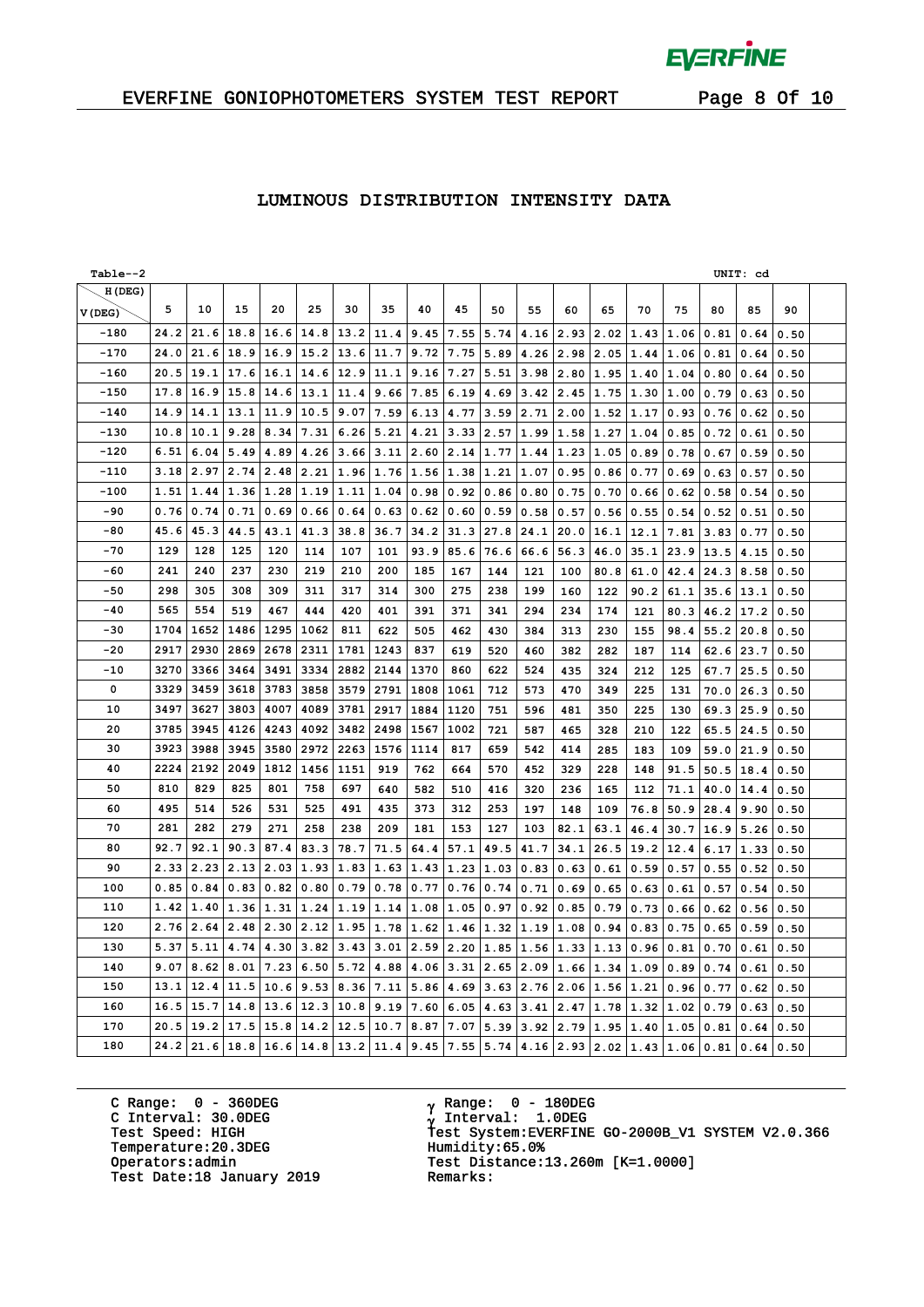

 $\mathcal{A}$ 

|                                                                                         |                                                                                               |                                                                                               | Photometric Data Table [cd] |        |        |        |        |        |        |        |
|-----------------------------------------------------------------------------------------|-----------------------------------------------------------------------------------------------|-----------------------------------------------------------------------------------------------|-----------------------------|--------|--------|--------|--------|--------|--------|--------|
| G/C                                                                                     | 0.0                                                                                           | 30.0                                                                                          | 60.0                        | 90.0   | 120.0  | 150.0  | 180.0  | 210.0  | 240.0  | 270.0  |
| 0.0                                                                                     | 3233                                                                                          | 3226                                                                                          | 3222                        | 3217   | 3213   | 3214   | 3233   | 3226   | 3222   | 3217   |
| 3.0                                                                                     | 3287                                                                                          | 3259                                                                                          | 3228                        | 3201   | 3182   | 3177   | 3202   | 3212   | 3230   | 3250   |
| 6.0                                                                                     | 3353                                                                                          | 3300                                                                                          | 3245                        | 3192   | 3150   | 3139   | 3179   | 3210   | 3249   | 3298   |
| 9.0                                                                                     | 3433                                                                                          | 3351                                                                                          | 3269                        | 3184   | 3119   | 3099   | 3151   | 3214   | 3286   | 3370   |
| 12.0                                                                                    | 3518                                                                                          | 3410                                                                                          | 3286                        | 3154   | 3066   | 3049   | 3119   | 3220   | 3341   | 3468   |
| 15.0                                                                                    | 3618                                                                                          | 3463                                                                                          | 3269                        | 3089   | 2965   | 2960   | 3068   | 3219   | 3396   | 3566   |
| 18.0                                                                                    | 3715                                                                                          | 3493                                                                                          | 3200                        | 2953   | 2810   | 2820   | 2974   | 3189   | 3441   | 3633   |
| 21.0                                                                                    | 3814                                                                                          | 3467                                                                                          | 3052                        | 2737   | 2583   | 2635   | 2842   | 3129   | 3471   | 3715   |
| 24.0                                                                                    | 3868                                                                                          | 3347                                                                                          | 2802                        | 2433   | 2285   | 2381   | 2649   | 3017   | 3472   | 3817   |
| 27.0                                                                                    | 3801                                                                                          | 3092                                                                                          | 2438                        | 2058   | 1918   | 2035   | 2361   | 2800   | 3370   | 3884   |
| 30.0                                                                                    | 3579                                                                                          | 2708                                                                                          | 2003                        | 1639   | 1494   | 1618   | 1968   | 2461   | 3115   | 3801   |
| 33.0                                                                                    | 3159                                                                                          | 2228                                                                                          | 1540                        | 1205   | 1082   | 1196   | 1516   | 2019   | 2696   | 3459   |
| 36.0                                                                                    | 2595                                                                                          | 1713                                                                                          | 1107                        | 849.5  | 756.6  | 836.4  | 1097   | 1527   | 2203   | 2926   |
| 39.0                                                                                    | 1998                                                                                          | 1238                                                                                          | 776.2                       | 607.7  | 538.5  | 593.0  | 750.4  | 1086   | 1671   | 2343   |
| 42.0                                                                                    | 1461                                                                                          | 874.2                                                                                         | 560.9                       | 443.3  | 399.9  | 432.3  | 531.9  | 752.5  | 1175   | 1747   |
| 45.0                                                                                    | 1061                                                                                          | 652.3                                                                                         | 433.5                       | 353.9  | 323.8  | 343.4  | 405.5  | 535.6  | 822.1  | 1243   |
| 48.0                                                                                    | 822.8                                                                                         | 521.3                                                                                         | 366.9                       | 305.8  | 281.8  | 292.0  | 332.2  | 423.0  | 612.6  | 915.2  |
| 51.0                                                                                    | 672.6                                                                                         | 455.7                                                                                         | 328.6                       | 283.4  | 261.6  | 267.7  | 290.4  | 353.0  | 487.4  | 707.0  |
| 54.0                                                                                    | 591.9                                                                                         | 419.5                                                                                         | 308.2                       | 272.0  | 250.1  | 253.4  | 269.7  | 313.6  | 417.6  | 587.2  |
| 57.0                                                                                    | 536.4                                                                                         | 381.7                                                                                         | 288.5                       | 263.5  | 241.9  | 239.1  | 254.9  | 286.8  | 374.4  | 518.3  |
| 60.0                                                                                    | 470.2                                                                                         | 341.4                                                                                         | 258.4                       | 238.0  | 223.2  | 221.6  | 242.2  | 269.2  | 343.1  | 472.0  |
| 63.0                                                                                    | 400.4                                                                                         | 291.7                                                                                         | 220.6                       | 201.2  | 192.1  | 194.6  | 220.8  | 249.0  | 314.8  | 429.7  |
| 66.0                                                                                    | 322.2                                                                                         | 235.8                                                                                         | 180.9                       | 165.6  | 159.7  | 164.4  | 188.1  | 217.1  | 275.9  | 369.3  |
| 69.0                                                                                    | 247.9                                                                                         | 185.0                                                                                         | 147.0                       | 137.2  | 132.6  | 137.7  | 157.0  | 179.1  | 228.5  | 299.0  |
| 72.0                                                                                    | 183.5                                                                                         | 138.8                                                                                         | 113.9                       | 108.3  | 106.5  | 112.7  | 130.2  | 145.9  | 185.0  | 231.4  |
| 75.0                                                                                    | 130.9                                                                                         | 102.9                                                                                         | 85.08                       | 82.81  | 82.17  | 88.67  | 103.2  | 115.4  | 142.1  | 168.4  |
| 78.0                                                                                    | 92.48                                                                                         | 73.89                                                                                         | 61.66                       | 58.84  | 59.68  | 66.92  | 78.69  | 87.30  | 104.6  | 119.4  |
| 81.0                                                                                    | 59.99                                                                                         | 49.27                                                                                         | 41.24                       | 39.38  | 39.90  | 45.33  | 54.07  | 62.14  | 71.12  | 79.93  |
| 84.0                                                                                    | 34.06                                                                                         | 26.81                                                                                         | 21.16                       | 20.44  | 21.07  | 25.98  | 31.91  | 37.83  | 44.98  | 49.90  |
| 87.0                                                                                    | 12.19                                                                                         | 8.324                                                                                         | 4.256                       | 4.821  | 5.130  | 8.726  | 12.49  | 16.61  | 21.22  | 24.01  |
| 90.0                                                                                    | 0.5024                                                                                        | 0.5693                                                                                        | 0.6384                      | 0.7892 | 0.9175 | 0.8391 | 0.8492 | 0.7393 | 1.961  | 2.435  |
| 93.0                                                                                    | 0.5986                                                                                        | 0.6692                                                                                        | 0.7783                      | 0.9789 | 1.157  | 1.069  | 1.049  | 0.7983 | 0.6392 | 0.6089 |
| 96.0                                                                                    | 0.6685                                                                                        | 0.7890                                                                                        | 0.9378                      | 1.199  | 1.446  | 1.339  | 1.269  | 0.9579 | 0.7493 | 0.6984 |
| 99.0                                                                                    | 0.7684                                                                                        | 0.9188                                                                                        | 1.137                       | 1.468  | 1.805  | 1.678  | 1.579  | 1.167  | 0.8989 | 0.8083 |
| 102.0                                                                                   | 0.9079                                                                                        | 1.079                                                                                         | 1.387                       | 1.848  | 2.244  | 2.108  | 1.928  | 1.387  | 1.059  | 0.9281 |
| 105.0                                                                                   | 1.058                                                                                         | 1.288                                                                                         | 1,706                       | 2.298  | 2.793  | 2.627  | 2.388  | 1.686  | 1.259  | 1.088  |
| 108.0                                                                                   | 1.257                                                                                         | 1.558                                                                                         | 2.105                       | 2.897  | 3.481  | 3.297  | 2.968  | 2.055  | 1.508  | 1.277  |
| 111.0                                                                                   | 1.526                                                                                         | 1.918                                                                                         | 2.663                       | 3.626  | 4.389  | 4.096  | 3.667  | 2.534  | 1.828  | 1.536  |
| 114.0                                                                                   | 1.875                                                                                         | 2.407                                                                                         | 3.352                       | 4.565  | 5.466  | 5.144  | 4.586  | 3.163  | 2.238  | 1.856  |
| 117.0                                                                                   | 2.334                                                                                         | 3.037                                                                                         | 4.199                       | 5.654  | 6.703  | 6.333  | 5.665  | 3.920  | 2.807  | 2.275  |
| 120.0                                                                                   | 2.932                                                                                         | 3.775                                                                                         | 5.207                       | 6.881  | 8.031  | 7.600  | 6.852  | 4.829  | 3.437  | 2.823  |
| 123.0                                                                                   | 3.611                                                                                         | 4.685                                                                                         | 6.335                       | 8.179  | 9.408  | 8.958  | 8.180  | 5.877  | 4.266  | 3.472  |
| 126.0                                                                                   | 4.449                                                                                         | 5.703                                                                                         | 7.542                       | 9.518  | 10.85  | 10.35  | 9.559  | 7.055  | 5.215  | 4.280  |
| 129.0                                                                                   | 5.407                                                                                         | 6.812                                                                                         | 8.790                       | 10.91  | 12.23  | 11.74  | 10.96  | 8.311  | 6.294  | 5.198  |
| 132.0                                                                                   | 6.455                                                                                         | 7.959                                                                                         | 10.11                       | 12.27  | 13.59  | 13.12  | 12.39  | 9.629  | 7.451  | 6.236  |
| 135.0                                                                                   | 7.553                                                                                         | 9.167                                                                                         | 11.40                       | 13.60  | 14.89  | 14.41  | 13.74  | 10.97  | 8.660  | 7.354  |
| 138.0                                                                                   | 8.681                                                                                         | 10.39                                                                                         | 12.66                       | 14.81  | 16.09  | 15.64  | 15.06  | 12.31  | 9.938  | 8.532  |
| 141.0                                                                                   | 9.838                                                                                         | 11.57                                                                                         | 13.78                       | 15.95  | 17.17  | 16.77  | 16.28  | 13.57  | 11.23  | 9.739  |
| 144.0                                                                                   | 10.99                                                                                         | 12.72                                                                                         | 14.85                       | 16.92  | 18.14  | 17.81  | 17.37  | 14.81  | 12.49  | 11.01  |
| 147.0                                                                                   | 12.12                                                                                         | 13.76                                                                                         | 15.80                       | 17.77  | 18.98  | 18.74  | 18.30  | 15.93  | 13.69  | 12.23  |
| 150.0                                                                                   | 13.18                                                                                         | 14.72                                                                                         | 16.62                       | 18.51  | 19.73  | 19.61  | 19.08  | 16.92  | 14.82  | 13.40  |
| 153.0                                                                                   | 14.17                                                                                         | 15.59                                                                                         | 17.40                       | 19.28  | 20.51  | 20.44  | 19.74  | 17.73  | 15.84  | 14.49  |
| 156.0                                                                                   | 15.16                                                                                         | 16.52                                                                                         | 18.28                       | 20.16  | 21.43  | 21.34  | 20.35  | 18.45  | 16.72  | 15.55  |
| 159.0                                                                                   | 16.21                                                                                         | 17.55                                                                                         | 19.33                       | 21.24  | 22.47  | 22.32  | 21.07  | 19.17  | 17.64  | 16.58  |
| 162.0                                                                                   | 17.38                                                                                         | 18.72                                                                                         | 20.55                       | 22.46  | 23.59  | 23.36  | 22.05  | 20.16  | 18.64  | 17.65  |
| 165.0                                                                                   | 18.81                                                                                         | 20.17                                                                                         | 22.06                       | 23.84  | 24.87  | 24.53  | 23.34  | 21.41  | 19.87  | 18.93  |
| 168.0                                                                                   | 20.40                                                                                         | 21.80                                                                                         | 23.51                       | 25.10  | 25.98  | 25.63  | 24.62  | 22.80  | 21.30  | 20.41  |
| 171.0                                                                                   | 22.13                                                                                         | 23.32                                                                                         | 24.78                       | 26.11  | 26.77  | 26.45  | 25.64  | 24.07  | 22.77  | 21.96  |
| 174.0                                                                                   | 23.75                                                                                         | 24.72                                                                                         | 25.73                       | 26.69  | 27.11  | 26.89  | 26.33  | 25.17  | 24.18  | 23.58  |
| 177.0                                                                                   | 25.18                                                                                         | 25.69                                                                                         | 26.21                       | 26.75  | 27.00  | 26.83  | 26.51  | 25.86  | 25.37  | 25.03  |
| 180.0                                                                                   | 26.18                                                                                         | 26.18                                                                                         | 26.16                       | 26.24  | 26.31  | 26.25  | 26.23  | 26.15  | 26.17  | 26.22  |
| G/C<br>0.0<br>3.0<br>6.0<br>9.0<br>12.0<br>15.0<br>18.0<br>21.0<br>24.0<br>27.0<br>30.0 | 300.0<br>3213<br>3267<br>3337<br>3431<br>3532<br>3645<br>3758<br>3894<br>4065<br>4222<br>4252 | 330.0<br>3214<br>3277<br>3356<br>3458<br>3565<br>3677<br>3809<br>3960<br>4127<br>4224<br>4196 |                             |        |        |        |        |        |        |        |

C Range: 0 - 360DEG C Interval: 30.0DEG Temperature:20.3DEG Humidity:65.0%<br>Operators:admin Test Distance: Test Date:18 January 2019